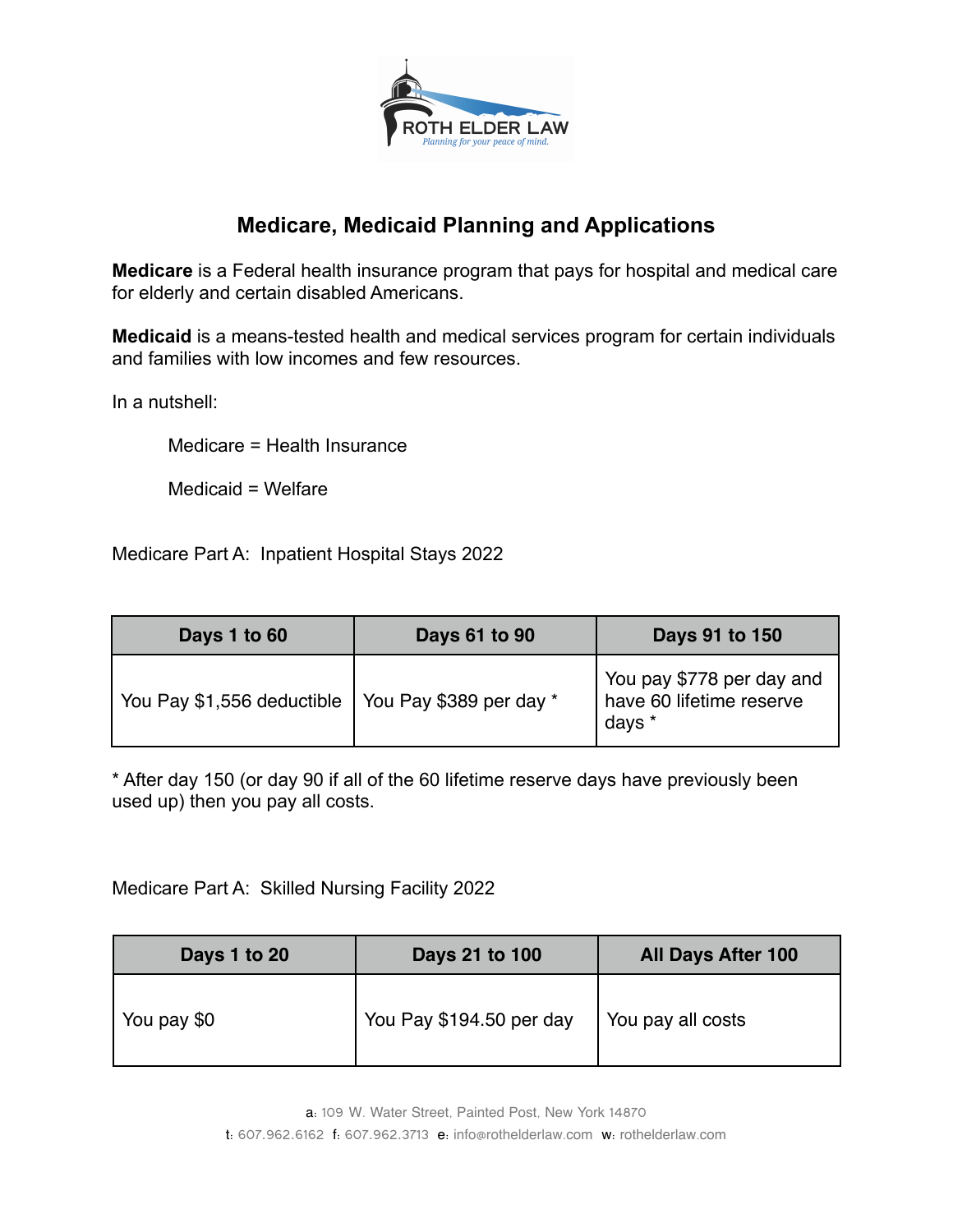

Basic Rules of Eligibility for Institutional Medicaid (Nursing Home) in 2022

### Single Individuals

| <b>Countable Assets</b>                  | Income                                                             | <b>Exempt Assets</b>                                                                         |
|------------------------------------------|--------------------------------------------------------------------|----------------------------------------------------------------------------------------------|
|                                          |                                                                    | Personal property                                                                            |
| \$16,800.00 in total<br>countable assets |                                                                    | <b>Burial plot</b>                                                                           |
|                                          | \$50.00 per month total<br>income as a personal<br>needs allowance | <b>Burial allowance</b><br>(\$1,500.00) or unlimited if<br>in an irrevocable burial<br>trust |
|                                          |                                                                    | <b>Retirement accounts</b><br>("partially exempt")                                           |

## Married Couples (One in Nursing Home)

| <b>Countable Assets</b>                                                      | <b>Income</b>                                                                           | <b>Exempt Assets</b>                                                                          |
|------------------------------------------------------------------------------|-----------------------------------------------------------------------------------------|-----------------------------------------------------------------------------------------------|
|                                                                              |                                                                                         | Personal property                                                                             |
|                                                                              |                                                                                         | <b>Burial plot</b>                                                                            |
| \$16,800.00 in total<br>countable assets for<br>institutional spouse<br>plus | \$50.00 per month total as<br>a personal needs<br>allowance for institutional<br>spouse | <b>Burial allowance</b><br>$($1,500.00)$ or unlimited if<br>in an irrevocable burial<br>trust |
| \$74,820.00 to<br>\$137,400.00 in total                                      | plus                                                                                    | <b>Retirement accounts</b><br>("partially exempt")                                            |
| countable assets for<br>community spouse                                     | \$3,435.00 per month total<br>for community spouse                                      | plus                                                                                          |
|                                                                              |                                                                                         | House (up to \$955,000.00)                                                                    |
|                                                                              |                                                                                         | Automobile                                                                                    |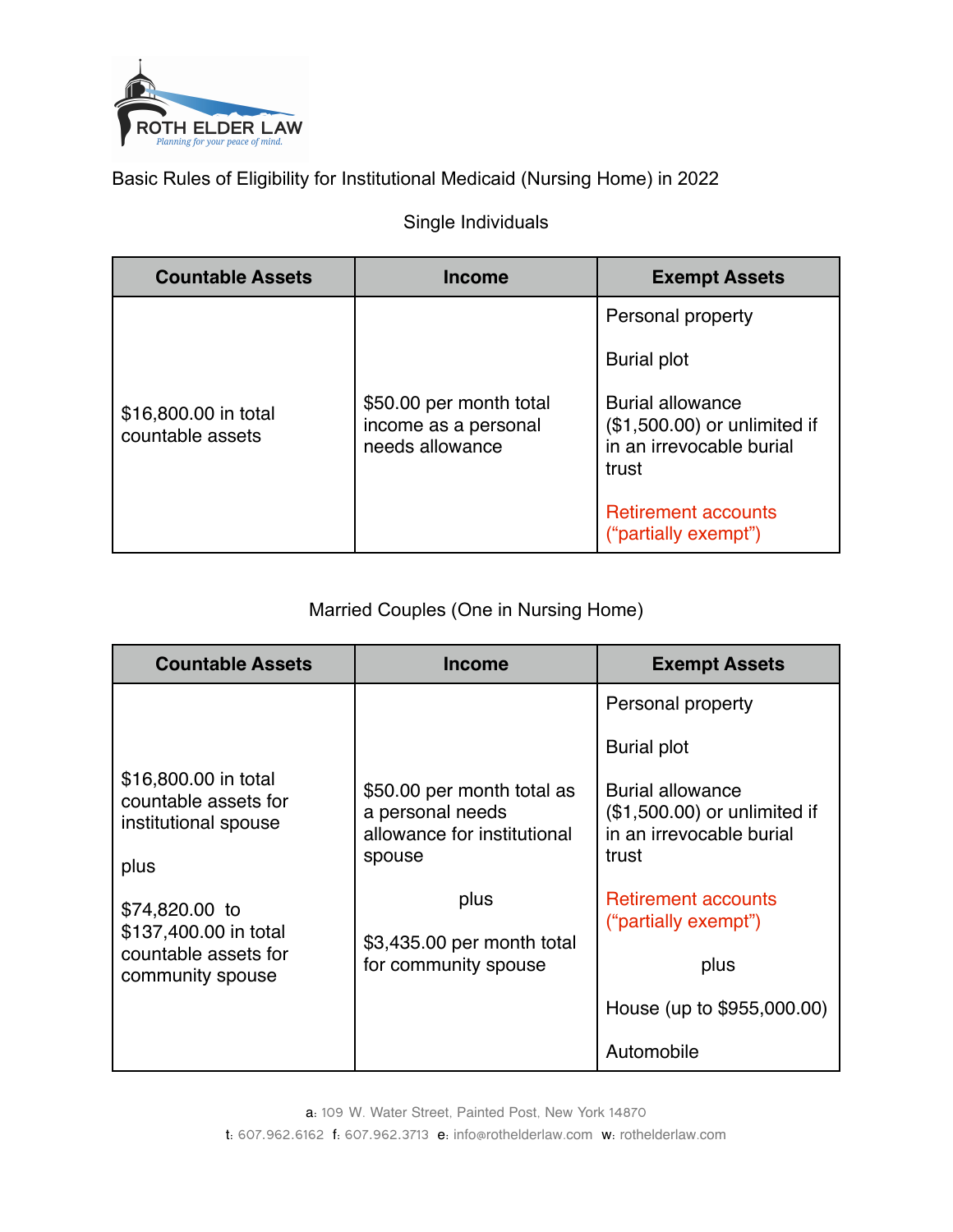

## Married Couples (Both in Nursing Home)

| <b>Countable Assets</b>                                  | <b>Income</b>                                                          | <b>Exempt Assets</b>                                                                               |
|----------------------------------------------------------|------------------------------------------------------------------------|----------------------------------------------------------------------------------------------------|
| \$33,600.00 total countable<br>assets (\$16,800.00 each) |                                                                        | Personal property<br><b>Burial plots</b>                                                           |
|                                                          | \$100.00 per month total<br>personal needs allowance<br>(\$50.00 each) | <b>Burial allowance</b><br>$($1,500.00 each)$ or<br>unlimited if in an<br>irrevocable burial trust |
|                                                          |                                                                        | <b>Retirement accounts</b><br>("partially exempt")                                                 |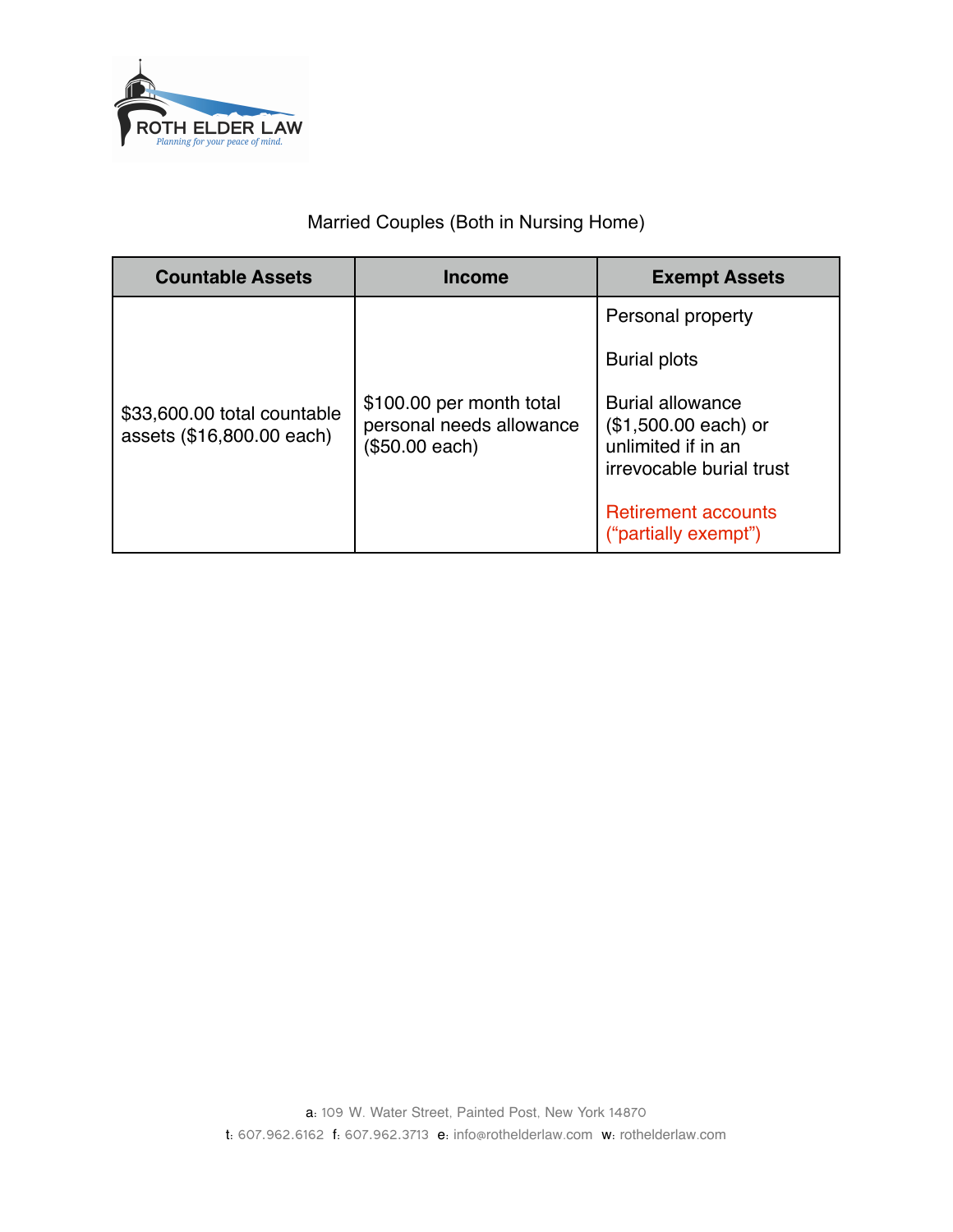

Basic Rules of Eligibility for Community Medicaid in 2022

| <b>Countable Assets</b>               | <b>Income</b>                      | <b>Exempt Assets</b>                                                                                                                           |
|---------------------------------------|------------------------------------|------------------------------------------------------------------------------------------------------------------------------------------------|
| \$16,800.00 total countable<br>assets |                                    | Personal property                                                                                                                              |
|                                       |                                    | <b>Burial plots</b>                                                                                                                            |
|                                       | \$934.00 per month total<br>income | <b>Burial allowance</b><br>$($1,500.00 each)$ or<br>unlimited if in an<br>irrevocable burial trust<br>House (up to \$955,000.00)<br>Automobile |
|                                       |                                    |                                                                                                                                                |
|                                       |                                    |                                                                                                                                                |
|                                       |                                    | <b>Retirement accounts</b><br>("partially exempt")                                                                                             |

#### Married Couple

| Personal property<br><b>Burial plots</b><br><b>Burial allowance</b><br>$($1,500.00 each)$ or<br>unlimited if in an<br>\$24,600.00 total countable<br>\$1,367.00 per month total<br>irrevocable burial trust<br>assets<br>income<br>House (up to \$955,000.00) | <b>Countable Assets</b> | <b>Income</b> | <b>Exempt Assets</b> |
|---------------------------------------------------------------------------------------------------------------------------------------------------------------------------------------------------------------------------------------------------------------|-------------------------|---------------|----------------------|
|                                                                                                                                                                                                                                                               |                         |               | Automobile           |
|                                                                                                                                                                                                                                                               |                         |               |                      |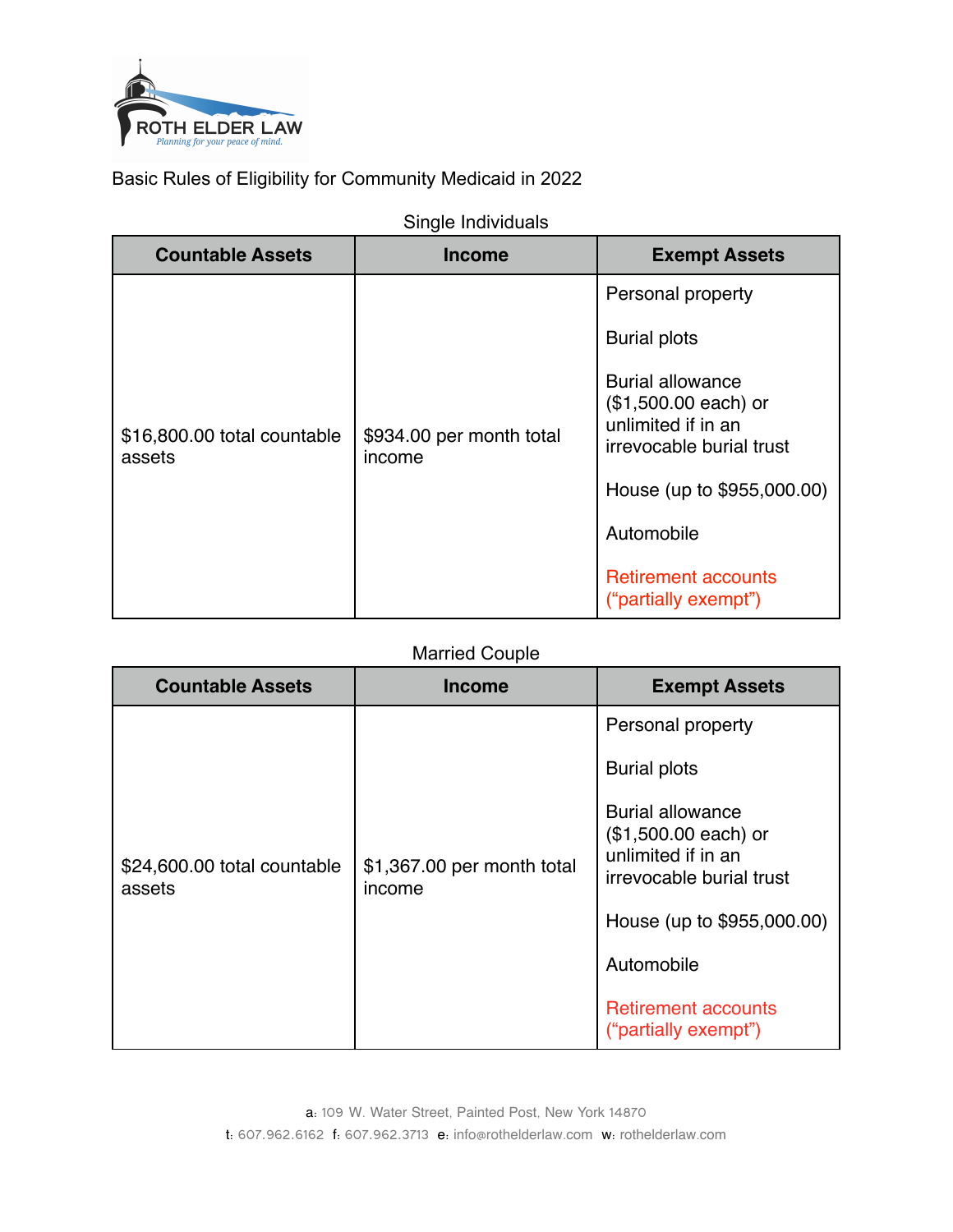

# Various Long Term Care Planning Options

| <b>Planning Options</b>                         | <b>Pros</b>                                                                 | Cons                                                                    |
|-------------------------------------------------|-----------------------------------------------------------------------------|-------------------------------------------------------------------------|
| Do Nothing                                      | Cheapest and easiest up<br>front                                            | Most expensive in long run<br>if care is needed                         |
|                                                 |                                                                             | May not be able to protect<br>any assets in future                      |
|                                                 | May keep parent at home                                                     | <b>Upfront cost</b>                                                     |
|                                                 | longer                                                                      | Recurring cost                                                          |
| Long Term Care Insurance<br><b>Direct Gifts</b> | Pays for itself very quickly<br>if used                                     | Qualification based on<br>health                                        |
|                                                 | Less physical and mental<br>burden for other family<br>members              | May lapse if premium not<br>paid                                        |
|                                                 | No concern over five year<br>look-back                                      | Depending on selection of<br>benefits, could have "gaps"<br>in coverage |
|                                                 |                                                                             | Divorce of recipient                                                    |
|                                                 |                                                                             | Death of recipient                                                      |
|                                                 |                                                                             | Creditors of recipient                                                  |
|                                                 | Cheaper up front<br>Less hassle (no legal<br>documents generally<br>needed) | Potential income tax<br>issues - carry over basis                       |
|                                                 |                                                                             | No step up in basis at<br>death (of parent)                             |
|                                                 |                                                                             | Gift tax return may need to<br>be filed                                 |
|                                                 |                                                                             | Five year look-back                                                     |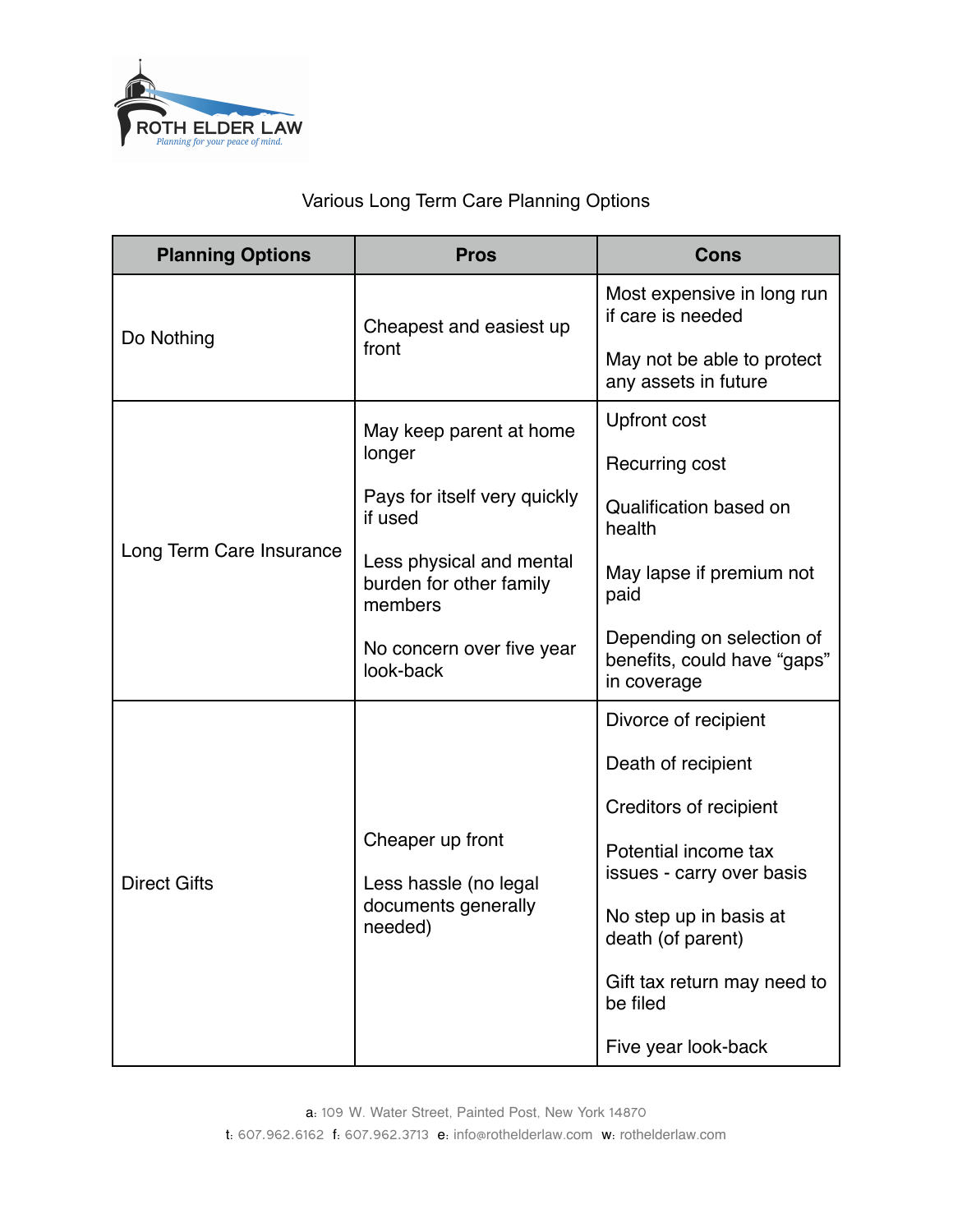

| <b>Planning Options</b> | <b>Pros</b>                                                                                                                                                                                                   | <b>Cons</b>                                                                                                                                                                                                                                                                                                                                                                                                                                                                                                                                                                                                                                                                        |
|-------------------------|---------------------------------------------------------------------------------------------------------------------------------------------------------------------------------------------------------------|------------------------------------------------------------------------------------------------------------------------------------------------------------------------------------------------------------------------------------------------------------------------------------------------------------------------------------------------------------------------------------------------------------------------------------------------------------------------------------------------------------------------------------------------------------------------------------------------------------------------------------------------------------------------------------|
| Deed with Life Use      | Less expensive (less<br>beneficial and less<br>complex, which is why it is<br>generally less expensive)<br>Can get a step up in basis<br>at parent's death<br>Retain STAR while parent<br>remains in the home | Divorce of recipient<br>Death of recipient<br>Creditors of recipient<br>Potential income tax<br>issues - carry over basis<br>Income tax exemption only<br>for residents of property<br>Gift tax return may need to<br>be filed<br>Five year look-back<br>Possible loss of STAR<br>once parent is in nursing<br>home<br>Increased carrying costs<br>(insurance, maintenance),<br>once parent is in nursing<br>home<br>Requires all named<br>owners to agree for sale or<br>transfer<br>Part of proceeds may go to<br>nursing home if sold<br>during parent's lifetime<br>Potential estate recovery<br>issue if law is expanded in<br>the future as has been<br>proposed in the past |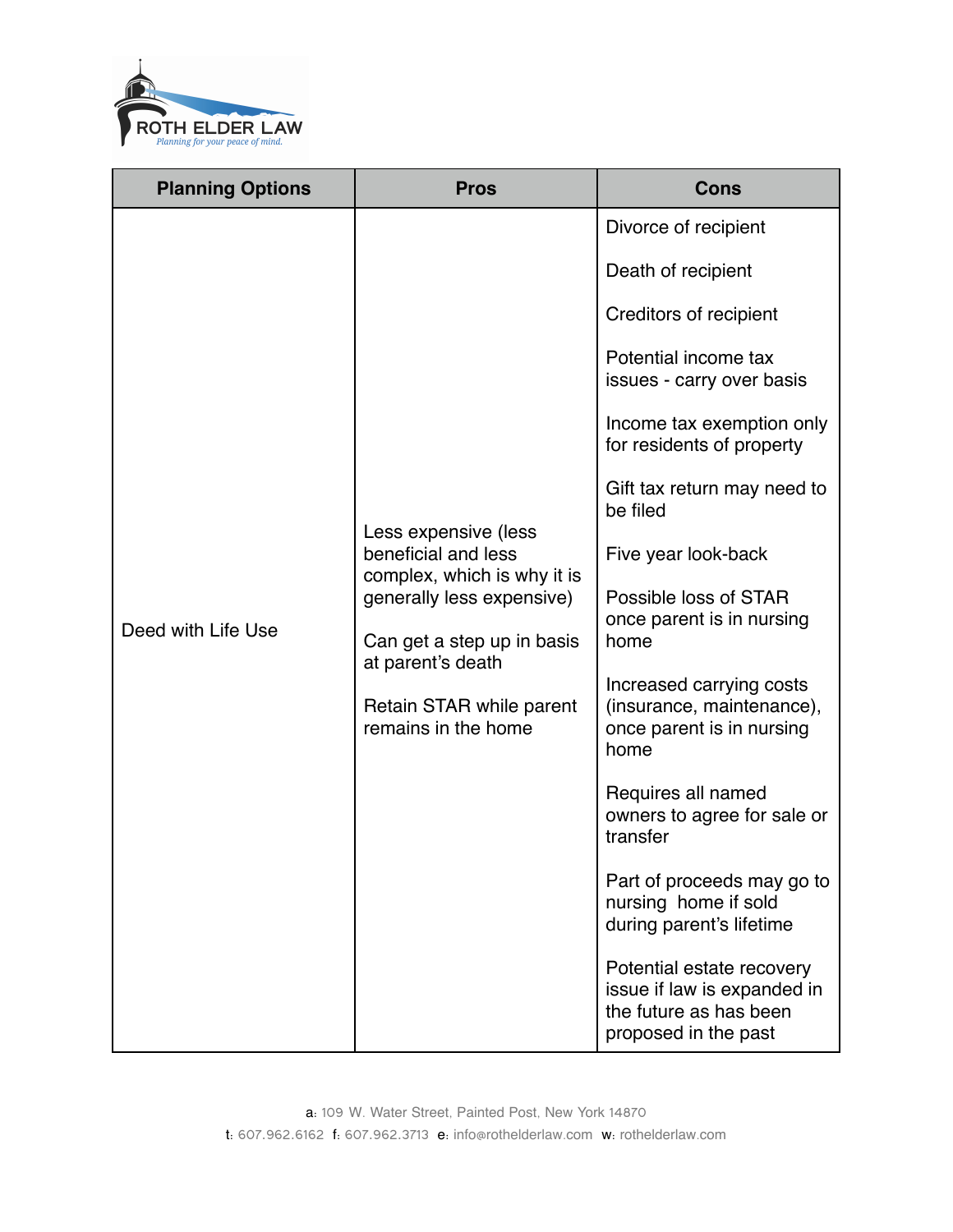

| <b>Planning Options</b>                           | <b>Pros</b>                                                                                                                                                                                                                                                                                                                                                                                                                                                                                                       | Cons                                                                                                                                                                                                      |
|---------------------------------------------------|-------------------------------------------------------------------------------------------------------------------------------------------------------------------------------------------------------------------------------------------------------------------------------------------------------------------------------------------------------------------------------------------------------------------------------------------------------------------------------------------------------------------|-----------------------------------------------------------------------------------------------------------------------------------------------------------------------------------------------------------|
| <b>Medicaid Asset Protection</b><br><b>Trusts</b> | No concerns with divorce<br>No concerns with death<br>No concerns with creditors<br>Can be drafted to retain<br>STAR exemption while<br>parent remains in home<br>Can be drafted to provide<br>step up in basis at parent's<br>death<br>Can be drafted so that<br>income is taxed on<br>parent's income tax return<br>Can be drafted so that no<br>gift tax return is required<br>Can give some flexibility<br>for changes to estate plan<br>Parents can require sale of<br>property<br>Trustee can sell property | More beneficial and more<br>complex, therefore more<br>expensive<br>Five year look-back<br>Trust is irrevocable (limited<br>as to what we can change<br>in the future, but has some<br>flexible features) |
|                                                   | (don't need signatures of<br>all beneficiaries)<br>Proceeds from sale go into<br>trust (not lost to nursing<br>home)                                                                                                                                                                                                                                                                                                                                                                                              |                                                                                                                                                                                                           |
|                                                   | No estate recovery<br>concerns                                                                                                                                                                                                                                                                                                                                                                                                                                                                                    |                                                                                                                                                                                                           |